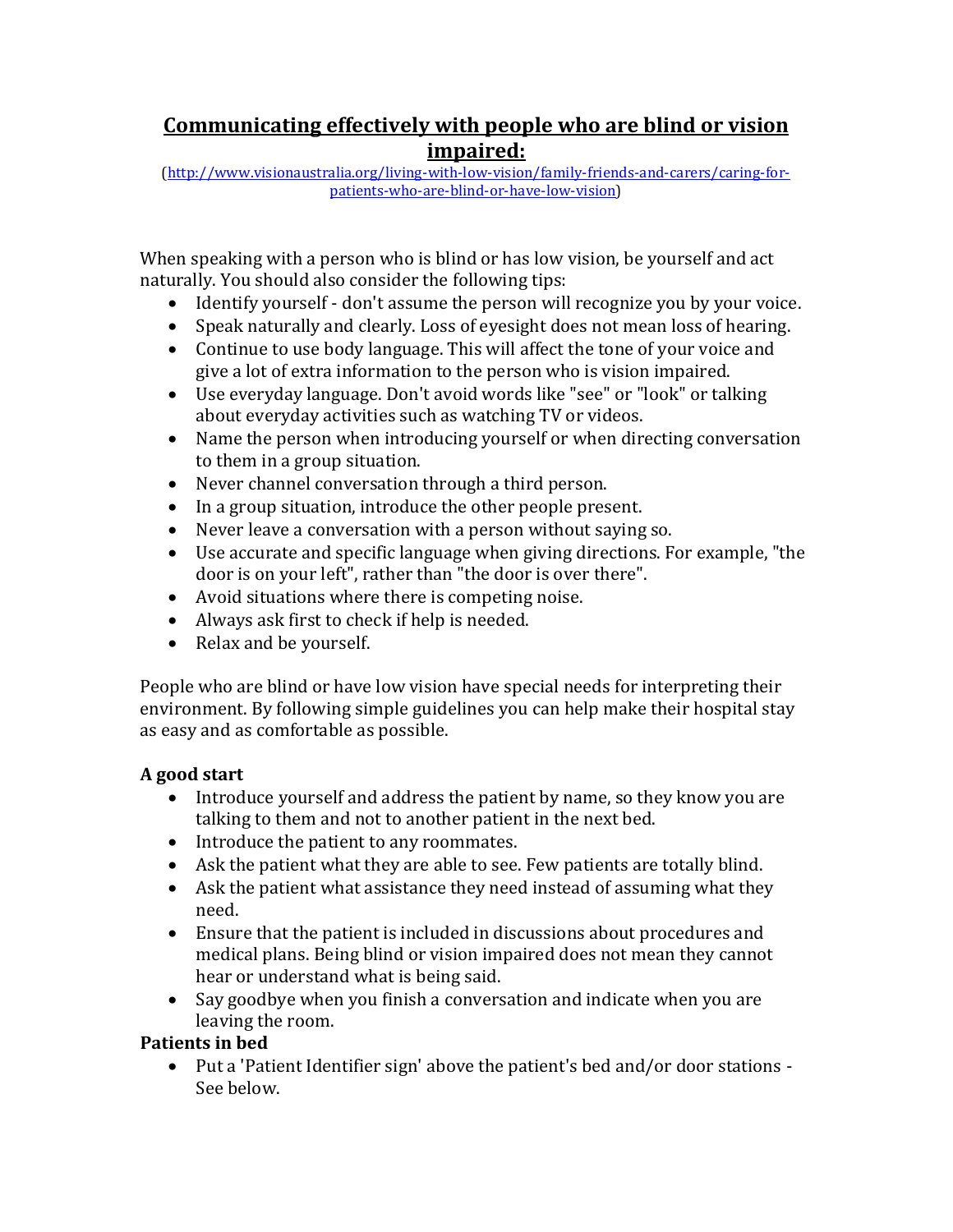- Consider extra adjustable lighting for the patient with useful residual vision.
- Mark their pill bottles with large print labels or a tactile marking such as Braille.
- The patient may prefer a corner bed to help make location easier, to avoid confusion with another patient's equipment and to help them arrange their belongings more easily.
- Don't unnecessarily move the patient's belongings. If items are moved, let them know their new location.
- Always inform the patient before undertaking any procedure; it can be very unnerving for the patient to be touched without warning.
- If bandaging their eyes, make sure the patient's ears and other sensory organs are not obscured.
- Knowing the time can help provide structure to their daily routine. Ensure the patient has access to a radio, talking clock, talking watch, Braille watch or clock with large numbers.

## **Mobile patients**

- Orient the patient to their room by starting from a central point, such as their bed.
- When orienting the patient to a new area, walk with them rather than giving only verbal directions. This helps them learn distances and pick up sensory cues, so next time they can make the trip independently.
- Keep pathways and corridors clear of obstacles where possible and inform the patient of any changes to their environment.
- Ask the patient if they would like to take your arm for guiding purposes. If so, let them hold your arm above the elbow with their thumb to the front.

## **Mealtimes**

- Read aloud menu items and let the patient choose their meal.
- Tell the patient when their meal has arrived and where their tray is placed.
- Color contrast can be important for people who are vision impaired. Placing a dark tray or cloth under a light plate can define the plate edges making it easier for them to locate the food.
- Describe the contents of the tray. You can either use the clock-face method, e.g. the meat is at 6 o'clock, or by saying items are at the top, bottom, right or left side of the plate. Meat should be placed at 6 o'clock, as this is easiest for cutting.
- Ask the patient if they would like assistance with removing packaging from items.
- Ask the patient if they need assistance with their meal, rather than offering to cut their food.
- Provide any hot drinks in non-spill containers and tell the patient where they are placed.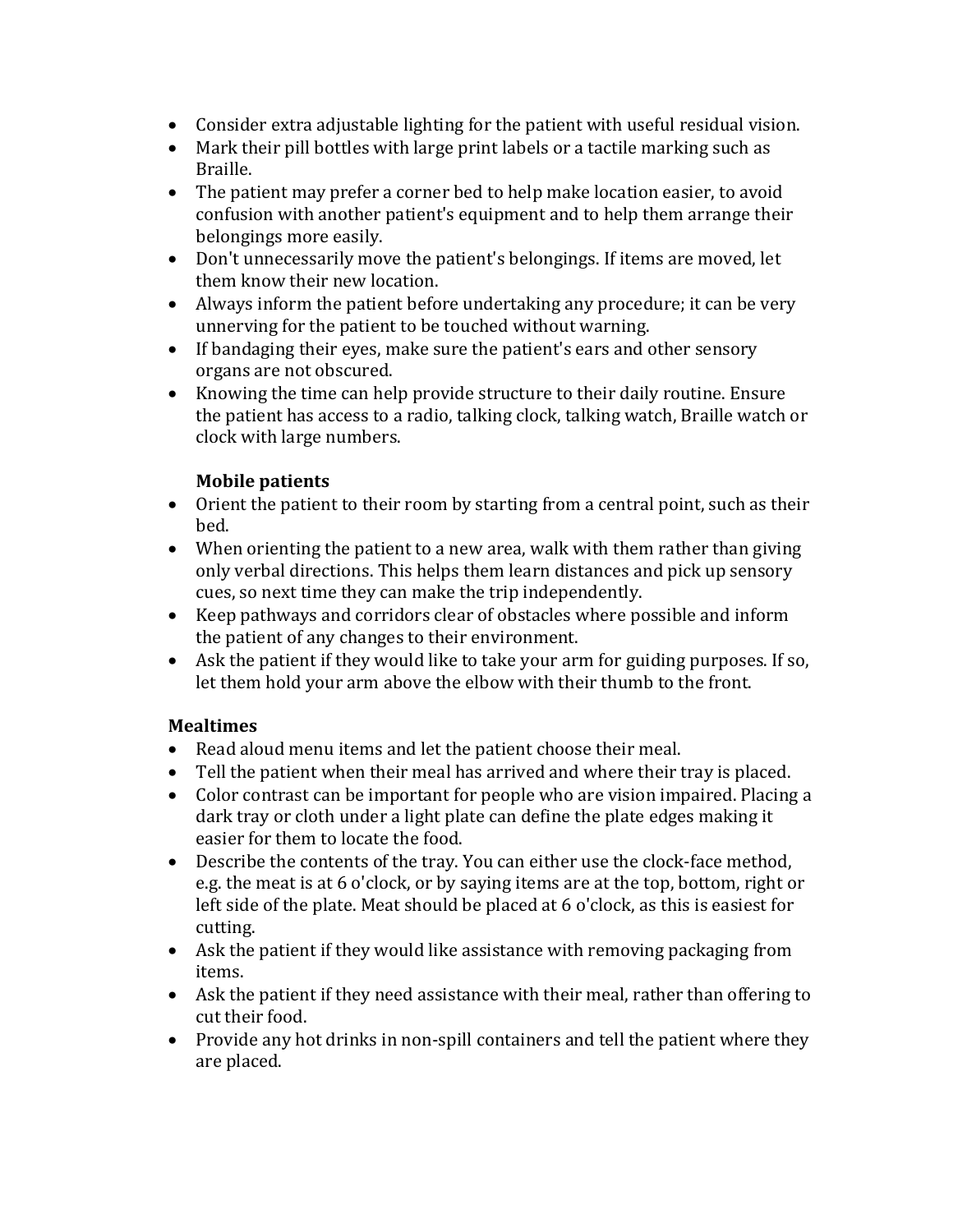#### **Communicating with People with Hearing Loss**

(https://www.ucsfhealth.org/education/communicating\_with\_people\_with\_hearing\_loss/)

Successful communication requires the efforts of all people involved in a conversation. Even when the person with hearing loss utilizes hearing aids and active listening strategies, it is crucial that others involved in the communication process consistently use good communication strategies, including the following:

- **Face the hearing impaired person directly**, on the same level and in good light whenever possible. Position yourself so that the light is shining on the speaker's face, not in the eyes of the listener.
- **Do not talk from another room.** Not being able to see each other when talking is a common reason people have difficulty understanding what is said.
- **Speak clearly, slowly, distinctly, but naturally, without shouting or exaggerating mouth movements.** Shouting distorts the sound of speech and may make speech reading more difficult.
- **Say the person's name before beginning a conversation.** This gives the listener a chance to focus attention and reduces the chance of missing words at the beginning of the conversation.
- **Avoid talking too rapidly or using sentences that are too complex.** Slow down a little, pause between sentences or phrases, and wait to make sure you have been understood before going on.
- **Keep your hands away from your face while talking.** If you are eating, chewing, smoking, etc. while talking, your speech will be more difficult to understand. Beards and moustaches can also interfere with the ability of the hearing impaired to speech read.
- If the hearing impaired listener hears better in one ear than the other, try to make a point of remembering which ear is better so that you will **know where to position yourself**.
- **Be aware of possible distortion of sounds for the hearing impaired person.** They may hear your voice, but still may have difficulty understanding some words.
- Most hearing impaired people have greater difficulty understanding speech when there is background noise. **Try to minimize extraneous noise when talking.**
- Some people with hearing loss are very sensitive to loud sounds. This reduced tolerance for loud sounds is not uncommon. **Avoid situations where there will be loud sounds when possible.**
- If the hearing impaired person has difficulty understanding a particular phrase or word, **try to find a different way of saying the same thing**, rather than repeating the original words over and over.
- **Acquaint the listener with the general topic of the conversation.** Avoid sudden changes of topic. If the subject is changed, tell the hearing impaired person what you are talking about now. In a group setting, repeat questions or key facts before continuing with the discussion.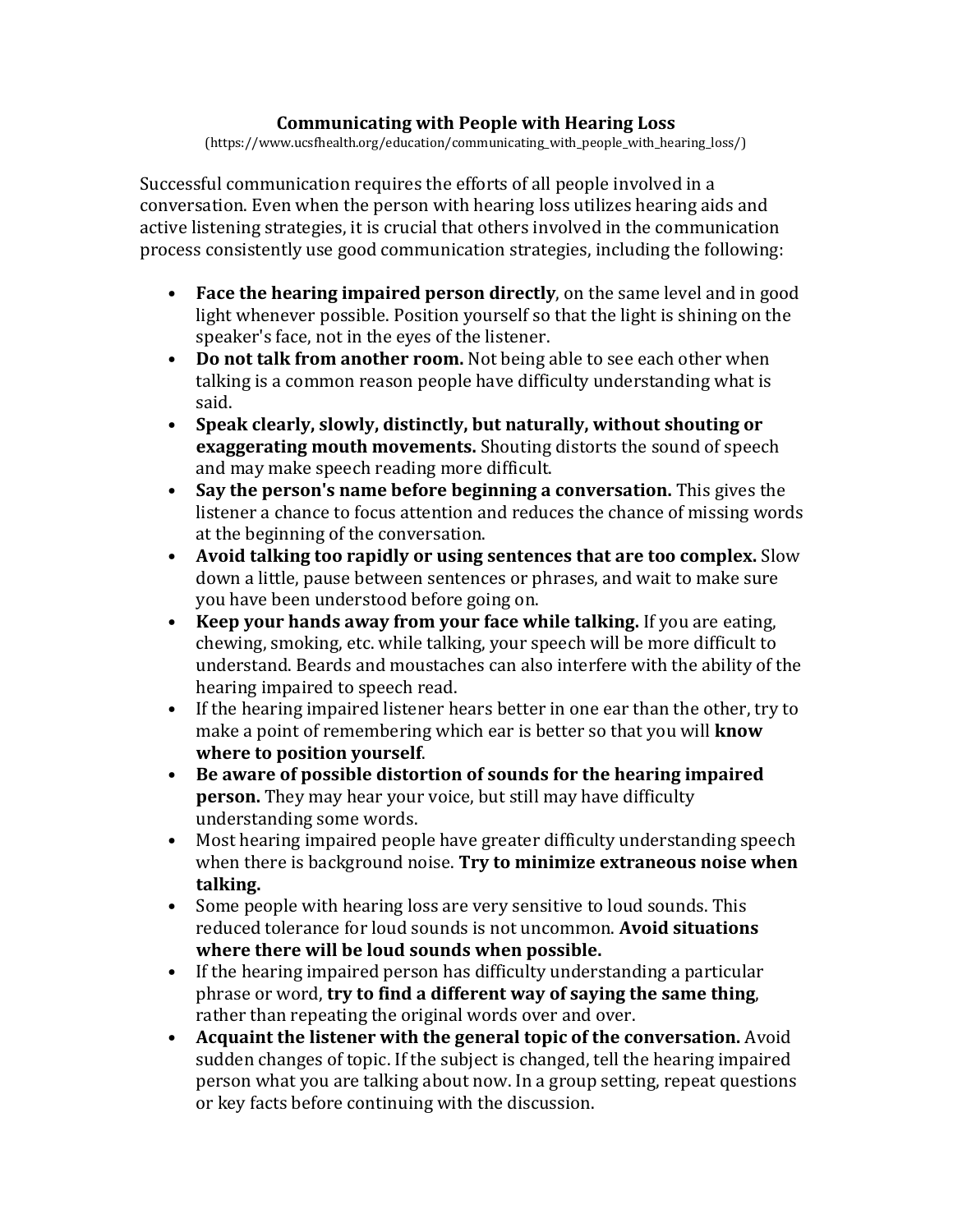- If you are giving specific information -- such as time, place or phone numbers -- to someone who is hearing impaired, **have them repeat the specifics back to you**. Many numbers and words sound alike.
- Whenever possible, **provide pertinent information in writing**, such as directions, schedules, work assignments, etc.
- **Recognize that everyone, especially the hard-of-hearing, has a harder time hearing and understanding when ill or tired.**
- **Pay attention to the listener.** A puzzled look may indicate misunderstanding. Tactfully ask the hearing impaired person if they understood you, or ask leading questions so you know your message got across.
- **Take turns speaking** and avoid interrupting other speakers.
- **Enroll in aural rehabilitation classes** with your hearing impaired spouse or friend.

**Reviewed by health care specialists at UCSF Medical Center.**

**This information is for educational purposes only and is not intended to replace the advice of your doctor or health care provider. We encourage you to discuss with your doctor any questions or concerns you may have.**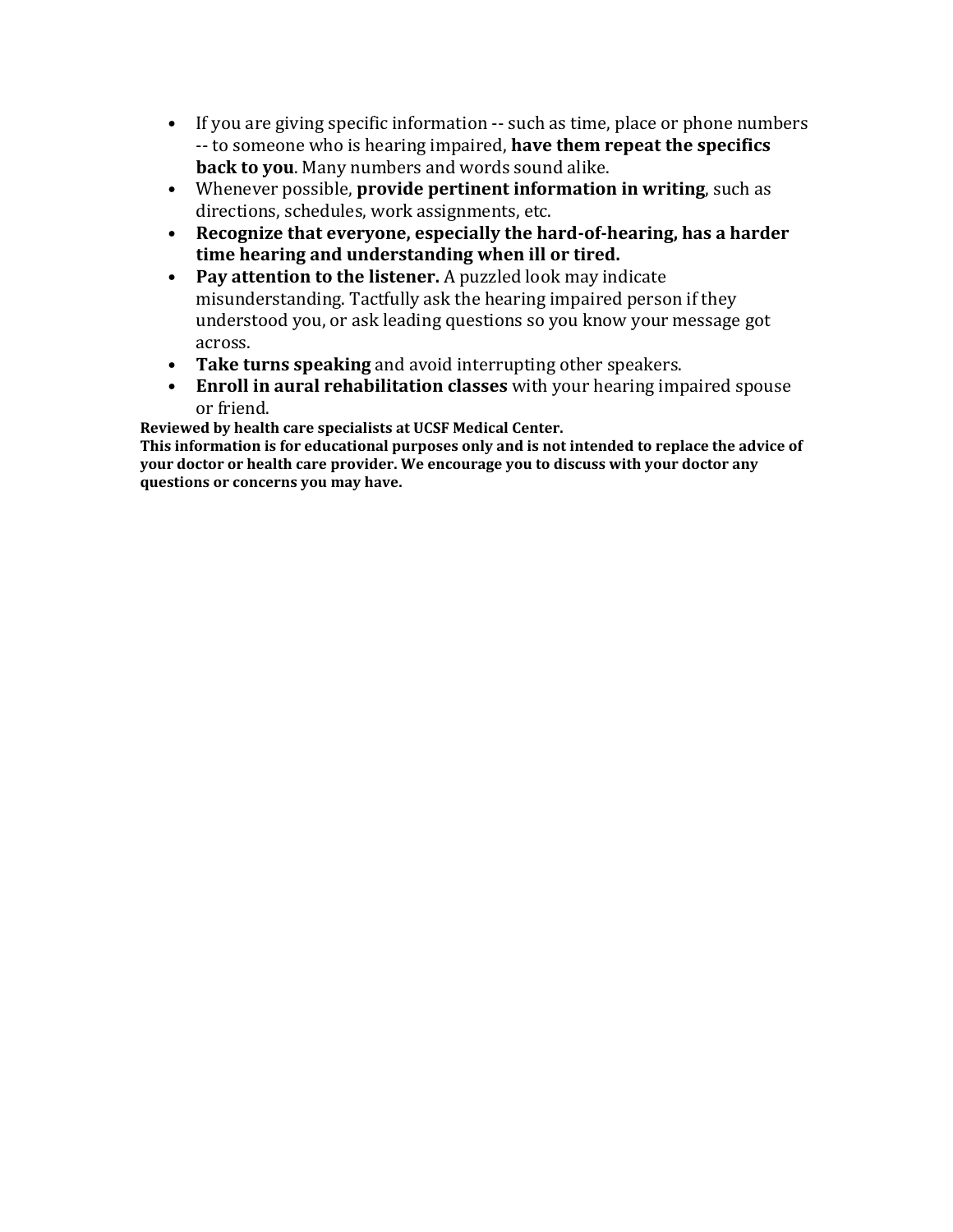# **Communication and Alzheimer's**

(https://www.alz.org/care/dementia-communication-tips.asp)

### **Alzheimer's disease and other dementias gradually diminish a person's ability**

**to communicate.** Communication with a person with Alzheimer's requires patience, understanding and good listening skills. The strategies below can help both you and the person with dementia understand each other better.

- Changes in communication
- Helping the person communicate
- Best ways for you to communicate

### **Changes in communication**

In addition to [changes in the brain](http://www.alz.org/alzheimers_disease_4719.asp) caused by Alzheimer's, a number of physical conditions and medications can affect a person's ability to communicate. Consult a doctor if you notice major changes.

Changes in the ability to communicate are unique to each person with Alzheimer's. In the early stages of dementia, the person's communication may not seem very different or he or she might repeat stories or not be able to find a word. As the disease progresses, a caregiver may recognize other changes such as:

- Using familiar words repeatedly
- Inventing new words to describe familiar objects
- Easily losing his or her train of thought
- Reverting back to a native language
- Having difficulty organizing words logically
- Speaking less often

## **Helping the person with Alzheimer's communicate**

People with Alzheimer's and other dementias have more difficulty expressing thoughts and emotions; they also have more trouble understanding others. Here are some ways to help the person with Alzheimer's communicate:

Be patient and supportive.

Let the person know you're listening and trying to understand. Show the person that you care about what he or she is saying and be careful not to interrupt.

Offer comfort and reassurance.

If he or she is having trouble communicating, let the person know that it's okay. Encourage the person to continue to explain his or her thoughts. Avoid criticizing or correcting.

Don't tell the person what he or she is saying is incorrect. Instead, listen and try to find the meaning in what is being said. Repeat what was said if it helps to clarify the thought.

Avoid arguing.

If the person says something you don't agree with, let it be. Arguing usually only makes things worse — often heightening the level of agitation for the person with dementia.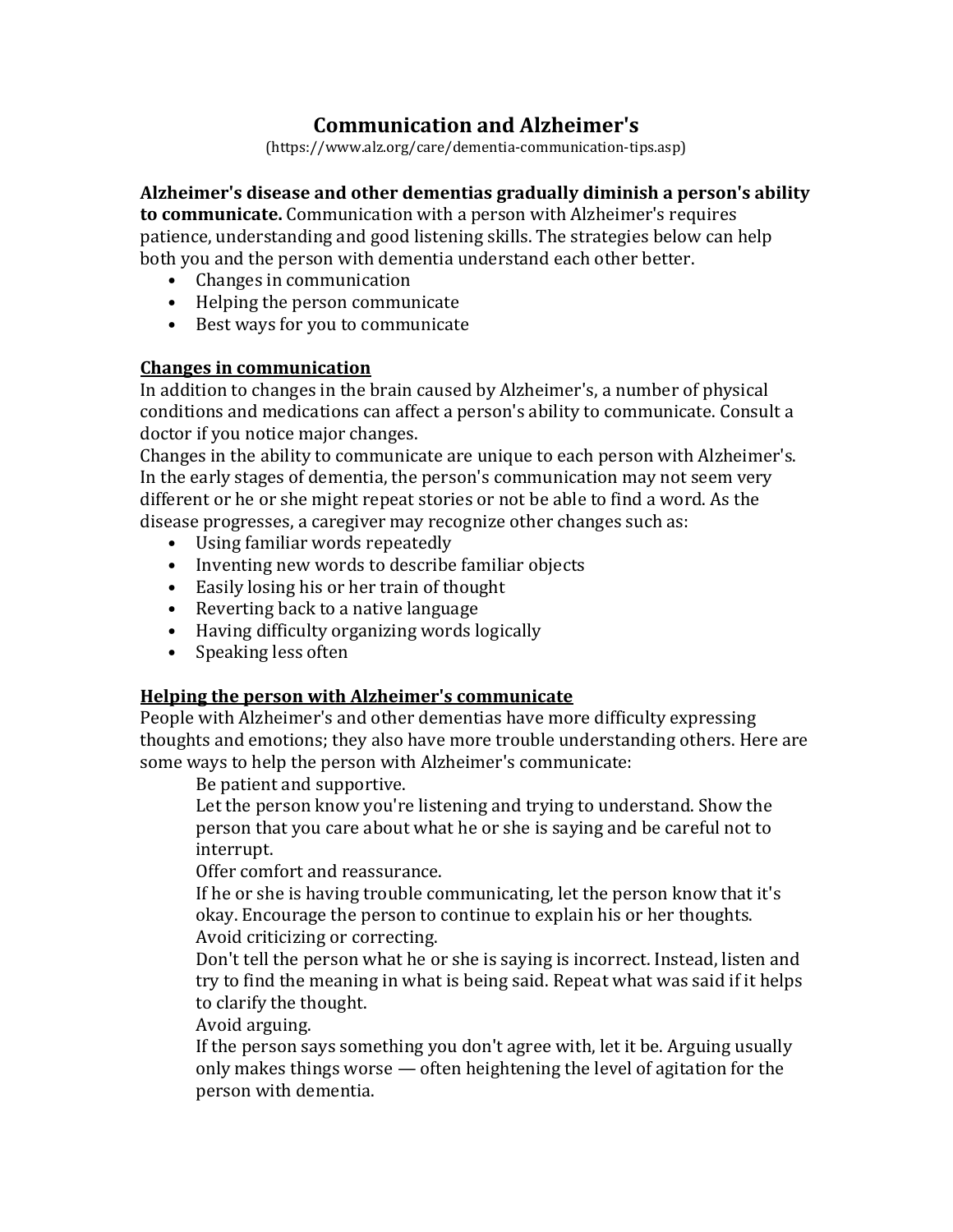Offer a guess.

If the person uses the wrong word or cannot find a word, try guessing the right one. If you understand what the person means, you may not need to give the correct word. Be careful not to cause unnecessary frustration. Encourage unspoken communication.

If you don't understand what is being said, ask the person to point or gesture. Limit distractions.

Find a place that's quiet. The surroundings should support the person's ability to focus on his or her thoughts.

Focus on feelings, not facts.

Sometimes the emotions being expressed are more important than what is being said. Look for the feelings behind the words. At times, tone of voice and other actions may provide clues.

### **Best ways for you to communicate**

While a person with later-stage Alzheimer's may not always respond, he or she still requires and benefits from continued communication. When communicating with a person with dementia, it's especially important to choose your words carefully.

- Identify yourself.
- Approach the person from the front and say who you are. Keep good eye contact; if the person is seated or reclined, go down to that level.
- Call the person by name.
- It helps orient the person and gets his or her attention.
- Ongoing communication is important, no matter how difficult it may become or how confused the person with Alzheimer's or dementia may appear.
- Use short, simple words and sentences.
- Lengthy requests or stories can be overwhelming. Ask one question at a time.
- Speak slowly and distinctively.
- Be aware of speed and clarity. Use a gentle and relaxed tone a lower pitch is more calming.
- Patiently wait for a response.
- The person may need extra time to process what you said.
- Repeat information or questions as needed.
- If the person doesn't respond, wait a moment. Then ask again.
- Turn questions into answers. Provide the solution rather than the question. For example, say "The bathroom is right here," instead of asking, "Do you need to use the bathroom?"
- Avoid confusing and vague statements. If you tell the person to "Hop in!" he or she may interpret your instructions literally. Instead, describe the action directly: "Please come here. Your shower is ready." Instead of using "it" or "that," name the object or place. For example rather than "Here it is" say "Here is your hat."
- Turn negatives into positives. Instead of saying, "Don't go there," say, "Let's go here."
- Give visual cues. To help demonstrate the task, point or touch the item you want the individual to use or begin the task for the person.